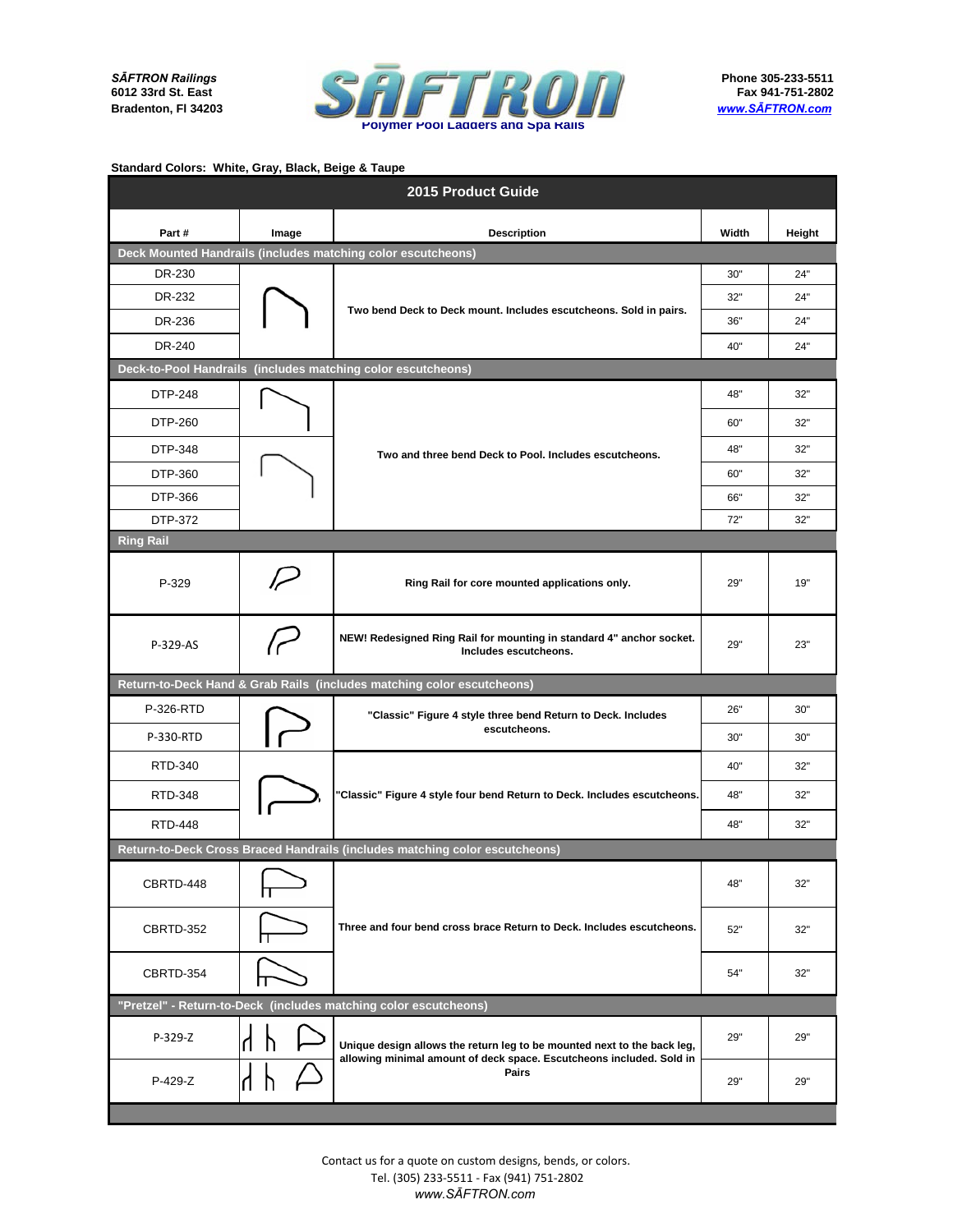

| 2015 Product Guide               |       |                                                                                                                                                                                                                                        |       |        |  |
|----------------------------------|-------|----------------------------------------------------------------------------------------------------------------------------------------------------------------------------------------------------------------------------------------|-------|--------|--|
| Part#                            | Image | <b>Description</b>                                                                                                                                                                                                                     | Width | Height |  |
|                                  |       | Ladders - In-Ground (including matching color escutcheons)                                                                                                                                                                             |       |        |  |
| $P-324-L2$                       |       |                                                                                                                                                                                                                                        | 24"   | 44"    |  |
| $P-324-L3$                       |       | Our best selling series. Includes matching steps, escutcheons, marine                                                                                                                                                                  | 24"   | 53"    |  |
| P-324-L4                         |       | grade 316SS step hardware and bumpers.                                                                                                                                                                                                 | 24"   | 62"    |  |
| P-324-L5                         |       |                                                                                                                                                                                                                                        | 24"   | 72"    |  |
| PPL-324-2S                       |       |                                                                                                                                                                                                                                        | 24"   | 44"    |  |
| PPL-324-3S                       |       | "Premium Plus Ladder" heavy duty for a more rigid and commercial feel.                                                                                                                                                                 | 24"   | 53"    |  |
| PPL-324-4S                       |       | Includes matching steps, escutcheons, marine grade 316SS step<br>hardware and bumpers.                                                                                                                                                 | 24"   | 62"    |  |
| PPL-324-5S                       |       |                                                                                                                                                                                                                                        | 24"   | 72"    |  |
| P-529-L3                         |       | "Camelback" Style. Includes matching steps, escutcheons, marine grade<br>316SS step hardware and bumpers.                                                                                                                              | 29"   | 55"    |  |
| P-326-SL3                        |       | Wall mounted "Split Ladder" Price includes 2 SB-3 bases, mounting<br>hardware for ladder & 2 matching P-326 return-to-deck rails. Ideal for<br>automatic and standard pool covers.                                                     | 7"    | 26"    |  |
| P-326-SL4                        |       |                                                                                                                                                                                                                                        | 7"    | 35"    |  |
| P-421-LP2                        |       | SAFTRON "Elite" Series Parallel Pool Ladders, contemporary design<br>with a strong rigid feel that takes up less room on your deck. Includes<br>matching steps, escutcheons, marine grade 316SS step hardware and<br>bumpers.          | 21"   | 43"    |  |
| P-421-LP3                        |       |                                                                                                                                                                                                                                        | 21"   | 53"    |  |
| P-421-LP4                        |       |                                                                                                                                                                                                                                        | 21"   | 63"    |  |
| P-421-LP5                        |       |                                                                                                                                                                                                                                        | 21"   | 73"    |  |
|                                  |       | Ladders – In-ground, Commercial, Cross Braced (including matching color escutcheons)                                                                                                                                                   |       |        |  |
| CBL-324-3S                       |       | Improved construction provides a lighter, stronger and more ridgid feel<br>while maintaining SAFTRON's signature durability. Includes matching<br>steps, escutcheons, marine grade 316SS step hardware and bumpers.                    | 24"   | 67"    |  |
| CBL-324-4S                       |       |                                                                                                                                                                                                                                        | 24"   | 79"    |  |
| CBL-324-5S                       |       |                                                                                                                                                                                                                                        | 24"   | 91"    |  |
| CBL-330-3S                       |       |                                                                                                                                                                                                                                        | 30"   | 67"    |  |
| CBL-330-4S                       |       |                                                                                                                                                                                                                                        | 30"   | 79"    |  |
| CBL-330-5S                       |       |                                                                                                                                                                                                                                        | 30"   | 91"    |  |
| CBL-336-3S                       |       |                                                                                                                                                                                                                                        | 36"   | 67"    |  |
| CBL-336-4S                       |       |                                                                                                                                                                                                                                        | 36"   | 79"    |  |
| CBL-336-5S                       |       |                                                                                                                                                                                                                                        | 36"   | 91"    |  |
| Spa handrails for In-ground Spas |       |                                                                                                                                                                                                                                        |       |        |  |
| S-326                            |       | Spa Return-to-Deck Rail. 3 Bend - 2 Post. Horizontal bar 23" above<br>ground. Includes matching color escutcheons.                                                                                                                     | 26"   | 42"    |  |
| SF-24                            |       | Spa Floor Rail. Single post to floor for in-ground spas. Horizontal bar 5"<br>above ground. Includes matching color escutcheons.                                                                                                       | 18"   | 24"    |  |
| SF-24-LT                         |       | Spa Floor Rail. Mounts to floor. Includes SAFTRON's unique "lift & turn<br>base". Rotates 180° and locks into place for entering and exiting your<br>spa. Includes mounting hardware. Horizontal bar 9" above installation<br>surface. | 22"   | 24"    |  |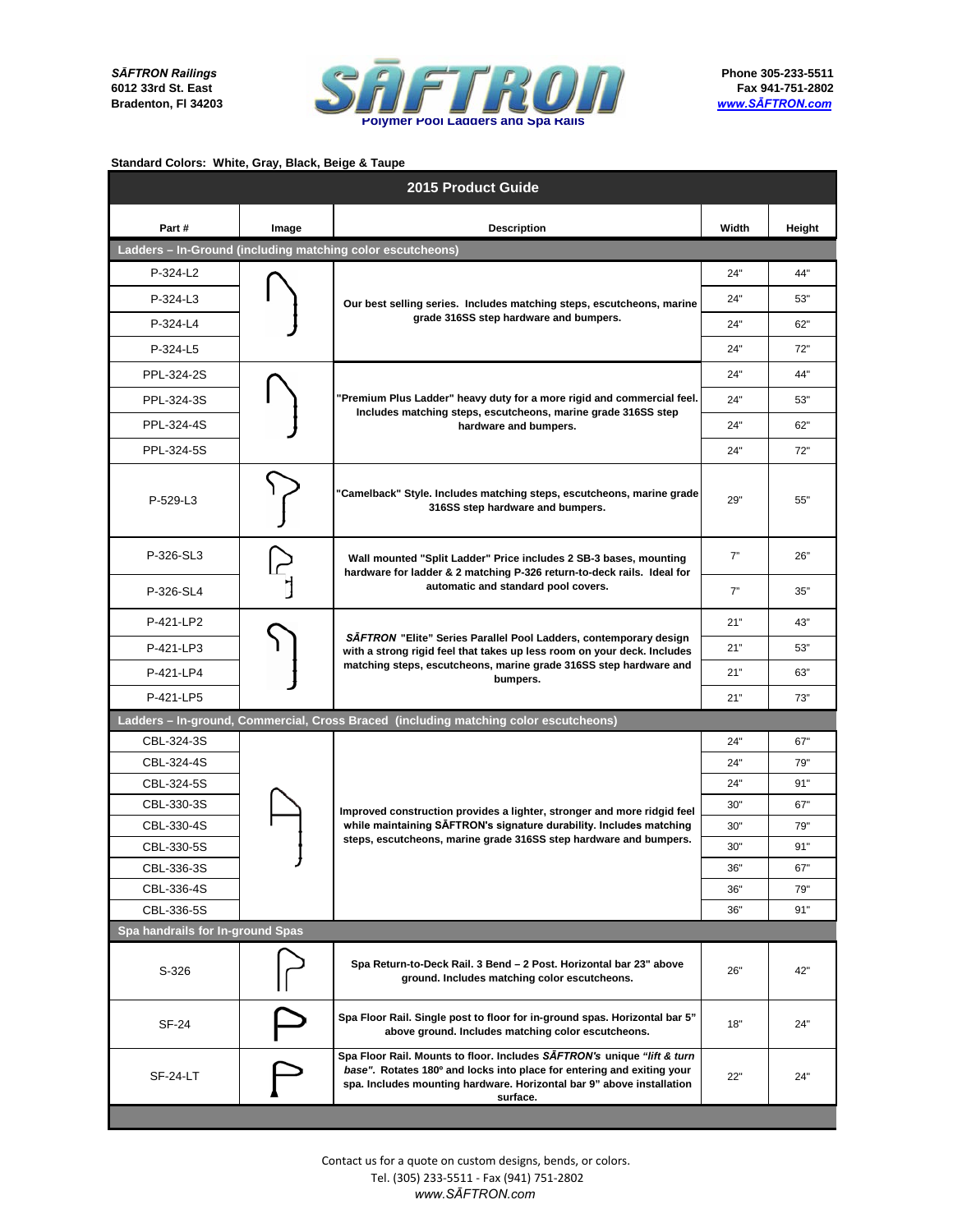

|                                           |       | 2015 Product Guide                                                                                                                                                                                                                                                                                                                                                                                                                                                                            |           |           |
|-------------------------------------------|-------|-----------------------------------------------------------------------------------------------------------------------------------------------------------------------------------------------------------------------------------------------------------------------------------------------------------------------------------------------------------------------------------------------------------------------------------------------------------------------------------------------|-----------|-----------|
| Part#                                     | Image | <b>Description</b>                                                                                                                                                                                                                                                                                                                                                                                                                                                                            | Width     | Height    |
| Safety / Exercise Bars and Transfer Rails |       |                                                                                                                                                                                                                                                                                                                                                                                                                                                                                               |           |           |
| $X-09$ (Pr)                               |       | Safety / Exercise Support Bar Kit (2 post) Sold in Pairs                                                                                                                                                                                                                                                                                                                                                                                                                                      | $3" - 5"$ | 9"        |
| $X-24$                                    |       | Safety / Exercise Support Bar Kit 1.90 OD(2 post)                                                                                                                                                                                                                                                                                                                                                                                                                                             | $3" - 5"$ | 24"       |
| $X-36$                                    |       | Safety / Exercise Support Bar Kit 1.90 OD(2 post)                                                                                                                                                                                                                                                                                                                                                                                                                                             | $3" - 5"$ | 36"       |
| $X-48$                                    |       | Safety / Exercise Support Bar Kit 1.90 OD(2 post)                                                                                                                                                                                                                                                                                                                                                                                                                                             | $3" - 5"$ | 48"       |
| $X-60$                                    |       | Safety / Exercise Support Bar Kit 1.90 OD (3 post)                                                                                                                                                                                                                                                                                                                                                                                                                                            | $3" - 5"$ | 60"       |
| $X-72$                                    |       | Safety / Exercise Support Bar Kit 1.90 OD (3 post)                                                                                                                                                                                                                                                                                                                                                                                                                                            | $3" - 5"$ | 72"       |
| <b>TRS-12</b>                             |       | Straight A.D.A. Transfer Rails 1.67 OD                                                                                                                                                                                                                                                                                                                                                                                                                                                        | $3" - 5"$ | 9"        |
| <b>TRS-14</b>                             |       | Straight A.D.A. Transfer Rails 1.67 OD                                                                                                                                                                                                                                                                                                                                                                                                                                                        | $3" - 5"$ | 24"       |
| <b>TRS-16</b>                             |       | Straight A.D.A. Transfer Rails 1.67 OD                                                                                                                                                                                                                                                                                                                                                                                                                                                        | $3" - 5"$ | 36"       |
| <b>TRS-18</b>                             |       | Straight A.D.A. Transfer Rails 1.67 OD                                                                                                                                                                                                                                                                                                                                                                                                                                                        | $3" - 5"$ | 48"       |
| <b>Pool Accessories</b>                   |       |                                                                                                                                                                                                                                                                                                                                                                                                                                                                                               |           |           |
| PA-VB-KIT-SM                              |       | Surface Mount Volleyball Kit. Mounts on top of pool deck utilizing our<br>color matching 6" SB-F mounting base. 48" installed height. Available<br>in all standard colors. Includes 16' Volleyball Net, made from extremely<br>strong weather treated nylon. Top bindings are white Herculite® with<br>vinyl coated rope. Bottom and ends nylon tape. Complete with tie cords<br>and grommets. Made in USA. (32' Volleyball net available upon request<br>for additional charge)              | N/A       | 48"       |
| PA-VB-KIT-AM                              |       | Anchor Mount Volleyball Kit. Mounts inside of pool deck utilizing our<br>anchor sockets. Includes color matching escutcheons. 48" installed<br>height. Available in all standard colors. Includes 16' Volleyball Net<br>made from extremely strong weather treated nylon. Top bindings are<br>white Herculite® with vinyl coated rope. Bottom and ends nylon tape.<br>Complete with tie cords and grommets. Made in USA. (32' Volleyball net<br>available upon request for additional charge) | N/A       | 52"       |
| PA-VBN-16                                 |       | High Quality! Pool Volleyball Replacement Net                                                                                                                                                                                                                                                                                                                                                                                                                                                 | 16'       | 36"       |
| PA-VBP-SM                                 |       | Replacement Surface Mount Volleyball Posts. Mounts on top of pool<br>deck utilizing our color matching 6" SB-F mounting base. 48" installed<br>height. Available in all standard colors. Sold in Pairs.                                                                                                                                                                                                                                                                                       | N/A       | 48"       |
| PA-VBP-AM                                 |       | Replacement Anchor Mount Volleyball Posts. Mounts inside of pool<br>deck utilizing our anchor sockets. Includes color matching<br>escutcheons. 48" installed height. Available in all standard colors. Sold<br>in Pairs.                                                                                                                                                                                                                                                                      | N/A       | 52"       |
| PA-MTR-5                                  |       | NEW!! Wall Mounted Towel Rack. 5 adjustable towel bars. Easy swivel<br>and positioning. Lays flat against the wall when not in use.                                                                                                                                                                                                                                                                                                                                                           | 17"       | 13"       |
| SX-24                                     |       | Towel / Grab Bar. Attaches to wall or side of spa. Mounting hardware                                                                                                                                                                                                                                                                                                                                                                                                                          | 24"       | $3" - 5"$ |
| SX-36                                     |       | (suitable for most spas) included. Colors match SAFTRON Rails.                                                                                                                                                                                                                                                                                                                                                                                                                                | 36"       | $3" - 5"$ |
| PS-ST                                     |       | Snap-on Tray with drink holder. Attaches without tools (or damage) to<br>vertical Pool & Spa rails or tubular furniture. 11" x 8.5". Colors match<br>SĀFTRON Rails.                                                                                                                                                                                                                                                                                                                           | 11"       | 5.5"      |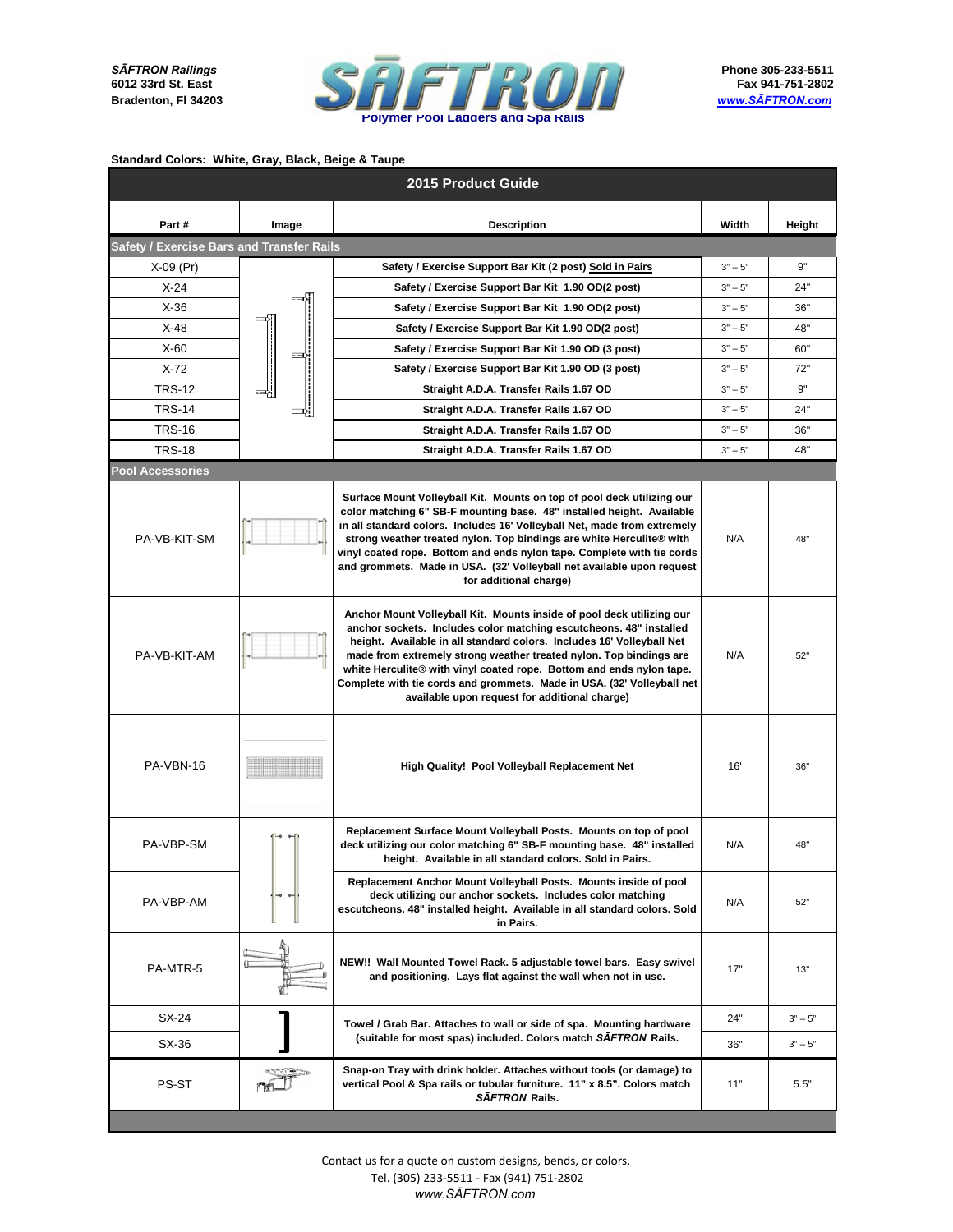

| 2015 Product Guide                                     |                                                                                                                                                                                                                                      |                                                                                                                                                                                                                                                                                                    |             |           |  |
|--------------------------------------------------------|--------------------------------------------------------------------------------------------------------------------------------------------------------------------------------------------------------------------------------------|----------------------------------------------------------------------------------------------------------------------------------------------------------------------------------------------------------------------------------------------------------------------------------------------------|-------------|-----------|--|
| Part#                                                  | Image                                                                                                                                                                                                                                | <b>Description</b>                                                                                                                                                                                                                                                                                 | Width       | Height    |  |
| <b>Installation, Mounting Hardware and Accessories</b> |                                                                                                                                                                                                                                      |                                                                                                                                                                                                                                                                                                    |             |           |  |
| SB-F                                                   |                                                                                                                                                                                                                                      | 6" Surface Mounting, Sturdy Polymer Base for all 1.90" OD pool & spa<br>rails, ladders & safety railings. Colors match SAFTRON rails. (Includes<br>set-screws & stainless mounting hardware). ID is 1.93".                                                                                         | 5.2"        | 6"        |  |
| SB-F-CS                                                |                                                                                                                                                                                                                                      | As above. Case price = 24 units. Mixed colors allowed.                                                                                                                                                                                                                                             |             |           |  |
| SB-3                                                   |                                                                                                                                                                                                                                      | 3" Surface Mounting, Sturdy Polymer Base for all 1.90" OD pool & spa<br>rails, ladders & safety railings. Colors match SAFTRON rails. (Includes<br>set-screws & stainless mounting hardware). ID is 1.93".                                                                                         | 5.2"        | 3"        |  |
| SB-3-CS                                                |                                                                                                                                                                                                                                      | As above. Case price = 24 units. Mixed colors allowed.                                                                                                                                                                                                                                             |             |           |  |
| ANCH-1                                                 |                                                                                                                                                                                                                                      | Non-corroding Composite Anchor Socket. For use with any 1.90" OD<br>pool or spa rail, volleyball posts, or ladder. Length of grounding screw<br>has been increased for easier attachment of the grounding wire.<br>(Grounding not required when used with SAFTRON rails). ID is 1.93" W<br>x 4" H. | 2.75" OD    | 4.25" OD  |  |
| ANCH-CS                                                |                                                                                                                                                                                                                                      | As above. Case price = 48 units.                                                                                                                                                                                                                                                                   |             |           |  |
| ANCH-WBN-CS                                            |                                                                                                                                                                                                                                      | Wedge, bolt and nut for anchor socket. Case price = 12 units.                                                                                                                                                                                                                                      | N/A         | N/A       |  |
| <b>ASC</b>                                             |                                                                                                                                                                                                                                      | Anchors Socket Covers. Available in standard SAFTRON colors. Sold in<br>Pairs. Perfect for winterizing.                                                                                                                                                                                            | 5.75" Diam. | .75"      |  |
| ASC-CS                                                 |                                                                                                                                                                                                                                      | As above. Case price (24 sets = 48 units).                                                                                                                                                                                                                                                         |             |           |  |
| P-JIG-L                                                |                                                                                                                                                                                                                                      | Installation Jig. This reusable jig is used to align & support anchor<br>sockets during installation. Spacing pre-set for standard ladders.<br>Includes two built-in 360° bubble levels.                                                                                                           | 20"         | 8"        |  |
| P-JIG-RTD                                              |                                                                                                                                                                                                                                      | Installation Jig. This reusable jig is used to align and support anchor<br>sockets during installation. Spacing pre-set for return-to-deck rails.<br>Includes one built-in 360° bubble level.                                                                                                      | 8"          | 16"       |  |
| Pool Ladder Hardware & Replacement Components          |                                                                                                                                                                                                                                      |                                                                                                                                                                                                                                                                                                    |             |           |  |
| P-3SLR-KIT                                             |                                                                                                                                                                                                                                      | 3 Step Ladder Refurbishing Kit - Includes 3 ladder steps, hardware,<br>escutcheons and ladder bumpers.                                                                                                                                                                                             | See Below   | See Below |  |
| <b>P-LS-20</b>                                         |                                                                                                                                                                                                                                      | Ladder Step - Non-corroding, 3.75" wide, high impact polypropylene<br>replacement step for any standard pool ladder. Colors match SAFTRON<br>railings. Unit price.                                                                                                                                 | 3.75"       | 20" Long  |  |
| <b>P-LS-20-CS</b>                                      |                                                                                                                                                                                                                                      | As above. Case price = 24 units. Mixed colors allowed.                                                                                                                                                                                                                                             |             |           |  |
| P-LS-Hdwr                                              | <b>The Contract of the Contract of the Contract of the Contract of the Contract of the Contract of the Contract of the Contract of the Contract of the Contract of the Contract of the Contract of the Contract of the Contract </b> | Marine Grade 316SS Step Hardware. To mount one ladder step. (2<br>bolts, 2 washers, 2 nuts).                                                                                                                                                                                                       | N/A         | N/A       |  |
| P-LS-Hdwr-CS                                           | $\bullet$ $\circ$                                                                                                                                                                                                                    | As above. Case price = 24 sets (48 bolts, 48 washers, 48 nuts).                                                                                                                                                                                                                                    |             |           |  |
| ESC                                                    |                                                                                                                                                                                                                                      | Escutcheons - High Impact Vinyl. 1.90" ID to fit all standard pool rails.<br>Colors match SAFTRON rails. Sold in pairs.                                                                                                                                                                            | 6" Diam.    | .75"      |  |
| ESC-CS                                                 |                                                                                                                                                                                                                                      | As above. Case price (24 sets = 48 units).                                                                                                                                                                                                                                                         |             |           |  |
| P-BP19                                                 |                                                                                                                                                                                                                                      | Ladder Bumpers - Replacement 1.90" ID x 2.7" OD Rubber Bumpers for<br>use with any standard pool ladder. Sold in pairs.                                                                                                                                                                            | 2.7" OD     | 1.0"      |  |
| P-BP19-CS                                              |                                                                                                                                                                                                                                      | As above. Case price (24 pairs = 48 units).                                                                                                                                                                                                                                                        |             |           |  |
| Pool Fencing, Gates & Latches                          |                                                                                                                                                                                                                                      |                                                                                                                                                                                                                                                                                                    |             |           |  |
| FS-2200-4896-W                                         |                                                                                                                                                                                                                                      | 48" x 8' 2200 Series SAFTRON Pool Fence Section - White                                                                                                                                                                                                                                            | 39.62       | 48.5      |  |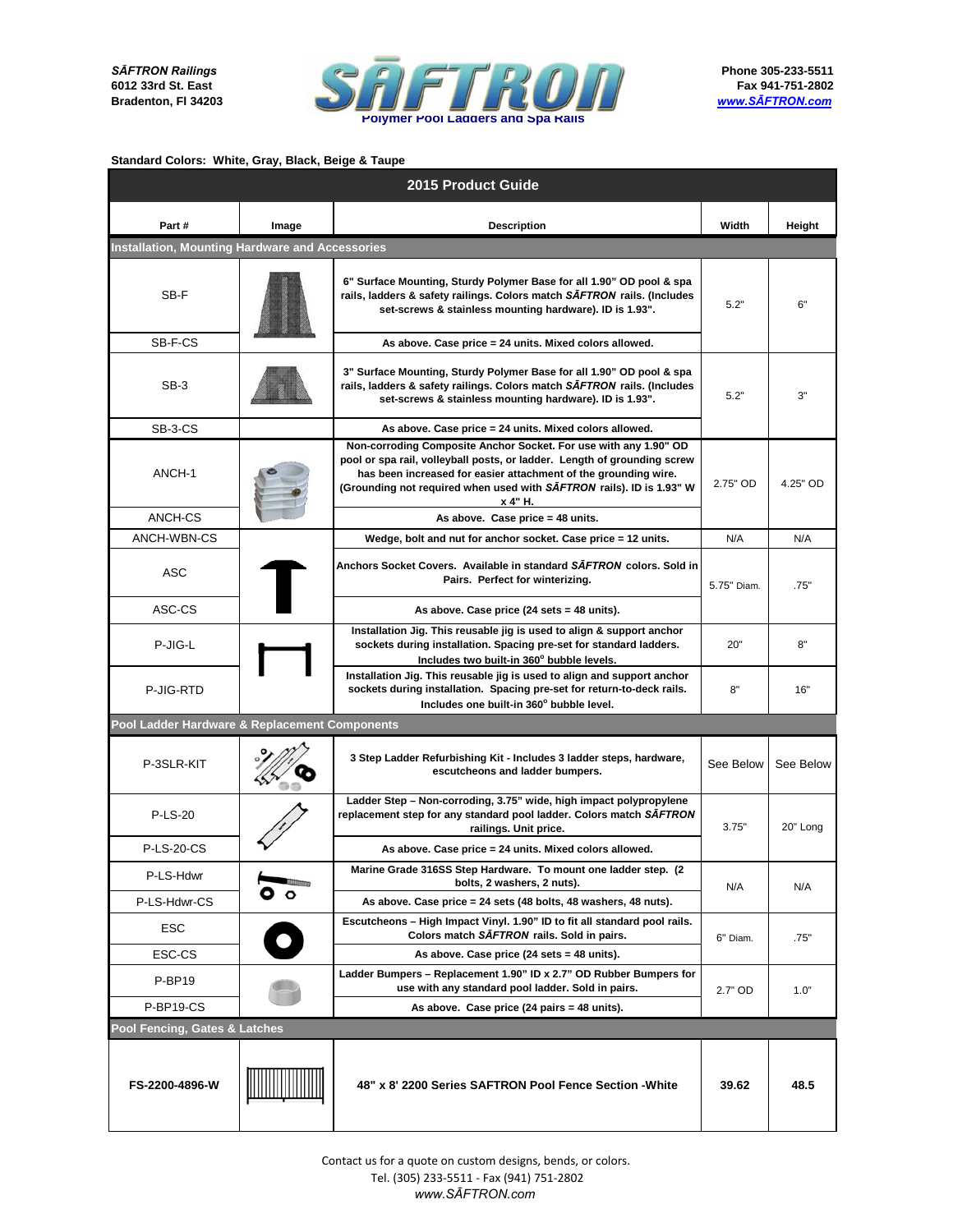

| 2015 Product Guide   |       |                                                                                                       |       |        |  |
|----------------------|-------|-------------------------------------------------------------------------------------------------------|-------|--------|--|
| Part#                | Image | <b>Description</b>                                                                                    | Width | Height |  |
| FG-2201-4836-W       |       | 48" x 36" Self Closing Gate with Standard Latch For 2200 Series<br><b>SAFTRON Pool Fence-White</b>    | 21.5  | 48.5   |  |
| FG-2202-4836-W       |       | 48" x 36" Self Closing Gate with 54" Plunger Latch For 2200<br><b>Series SAFTRON Pool Fence-White</b> | 24    | 46.5   |  |
| FS-2400-4896-W       |       | 48" x 8' 2400 Series SAFTRON Pool Fence Section - White                                               | 49.62 | 48.5   |  |
| FG-2401-4836-W       |       | 48" x 36" Self Closing Gate with Standard Latch For 2400 Series<br><b>SAFTRON Pool Fence-White</b>    | 25    | 48.5   |  |
| FG-2402-4836-W       |       | 48" x 36" Self Closing Gate with 54" Plunger Latch For 2400<br><b>Series SAFTRON Pool Fence-White</b> | 27    | 48.5   |  |
| <b>FP-2248-CEP-W</b> |       | Core Mounted End Post for 48" 2200 Series SAFTRON Pool<br><b>Fence-White</b>                          | 9.5   | 54.5   |  |
| <b>FP-2248-CCP-W</b> | t     | Core Mounted Corner Post for 48" 2200 Series SAFTRON Pool<br><b>Fence-White</b>                       | 10    | 54.5   |  |
| <b>FP-2248-CMP-W</b> |       | Core Mounted Mid Post for 48" 2200 Series SAFTRON Pool<br><b>Fence-White</b>                          | 10    | 54.5   |  |
| <b>FP-2448-CEP-W</b> |       | Core Mounted End Post for 48" 2400 Series SAFTRON Pool<br><b>Fence-White</b>                          | 10    | 54.5   |  |
| <b>FP-2448-CCP-W</b> |       | Core Mounted Corner Post for 48" 2400 Series SAFTRON Pool<br><b>Fence-White</b>                       | 10.5  | 54.5   |  |